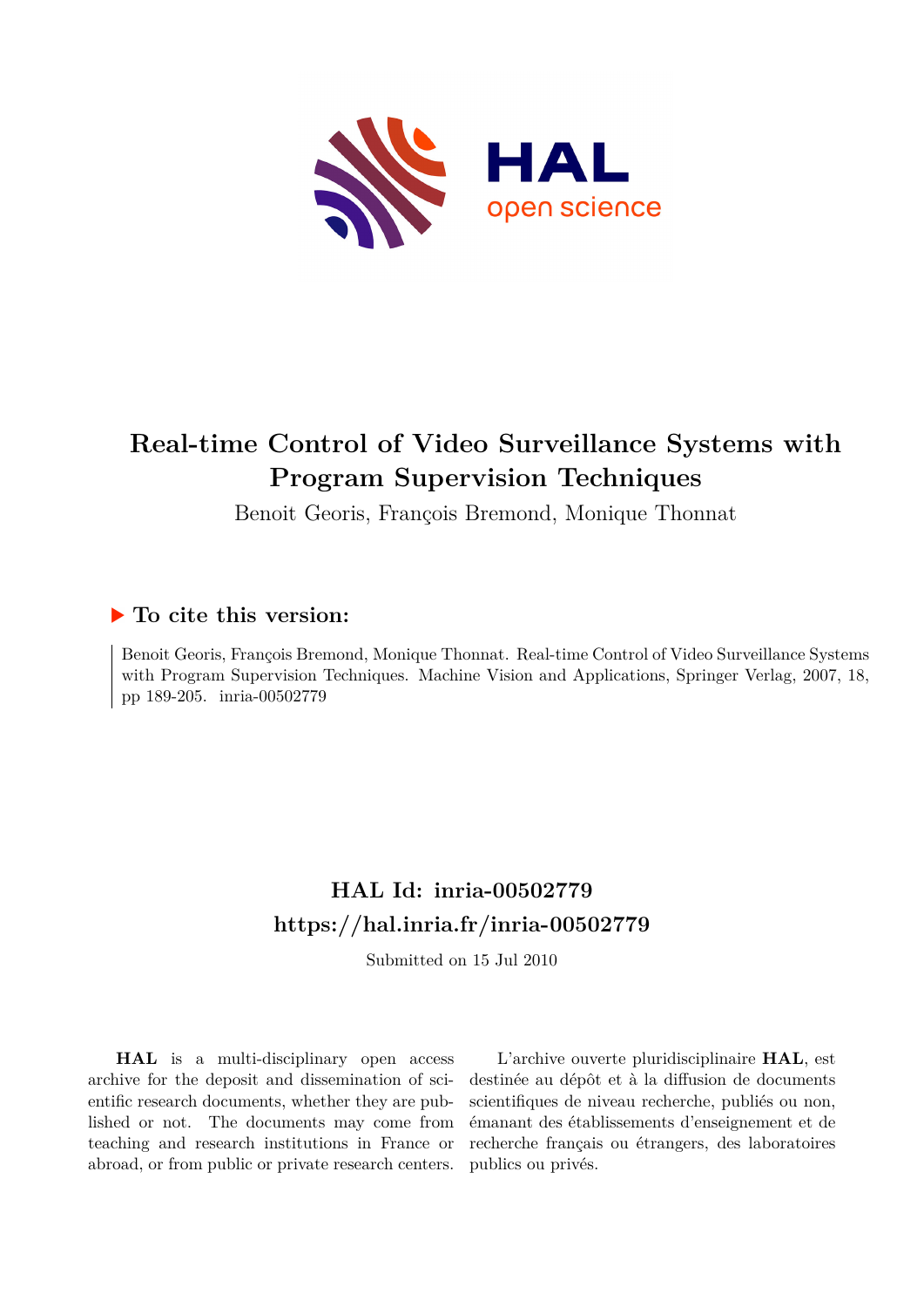B. Georis · F. Brémond · M. Thonnat

# Real-Time Control of Video Surveillance Systems with Program Supervision Techniques

the date of receipt and acceptance should be inserted later

Abstract In this article, we describe a knowledge-based controlled platform using program supervision techniques. This platform eases the creation and the configuration of video surveillance systems. Several issues need to be addressed to provide a correct system configuration: (1) to choose, among a library of programs, those which are best satisfying a given user request, (2) to assign a correct value for each program parameter, (3) to evaluate performances and to guarantee a performance rate which is satisfactory regarding end-user requirements. This platform is composed of three main components: the library of programs, the knowledge base and the control component. The knowledge is either given by experts or learnt by the system. The control is generic in the sense that it is independent of any application. To validate this platform, we have built and evaluated six video surveillance systems which are featured with three properties: adaptability, reliability and real-time processing.

Keywords Human Activity Recognition · Video Surveillance · Vision Systems

### 1 Introduction

Several libraries of video processing programs are available today. These techniques analyse the input video stream of one or several cameras and produce a more or less semantic description of the video content. The range of outputs can vary from a simple list of detected objects per frame up to a description of recognized events in a human-like language (e.g., "two persons are fighting"). Such a system acts as a filter to present only useful information to a human operator. Among these systems, some of them are able to work under real-time constraints and few simple industrial products exist today. Nevertheless,

B. Georis · F. Brémond · M. Thonnat INRIA/ORION team 2004 route des Lucioles F-06902 Sophia-Antipolis E-mail: firstname.lastname@sophia.inria.fr

major issues are still encountered and video surveillance systems can still be considered at an early stage of development.

The first important issue is that current techniques have poor performances over time. Video surveillance systems are facing a large diversity of environmental conditions such as sun, rain, fog, snow, and so on. As a consequence, the performances of a system can degrade significantly if it is not able to dynamically adapt itself in accordance with environment changes.

The second important issue arises when the same system must be installed on various sites. Most of the time, the system must be manually tuned or even worse, must undergo major changes. In both cases, the result is an extremely long and expensive process to obtain a reliable system. Another related issue is the development of new applications starting from existing ones, which is a hard task even for a video processing expert. As a matter of fact, existing programs and techniques are seldom used correctly for two main reasons. First, assumptions which have guided the design of a technique are often unclear and not formalized in a usable form by a system. Second, the control strategy (e.g., tuning of parameters) is often hidden in the code of the programs themselves. Thus, there is a need of efficient reuse and control of existing techniques.

The third important issue is the need of feeding the system with a priori knowledge. Actually, the semantic interpretation of video sequences is an intensive knowledgebased process, as the semantics is not only inside the video stream. For instance, in a bank application, without any knowledge of the security protocol, it is impossible to determine whether a rule has been infringed even if the system is able to correctly detect and track people. Moreover, the efficiency of video surveillance systems can be greatly improved by using contextual information (e.g., the geometry of the empty scene). Finally, by taking into account the high-level goal of the end-user, the system can focus the interpretation only on what is relevant to recognize the target activities. Current systems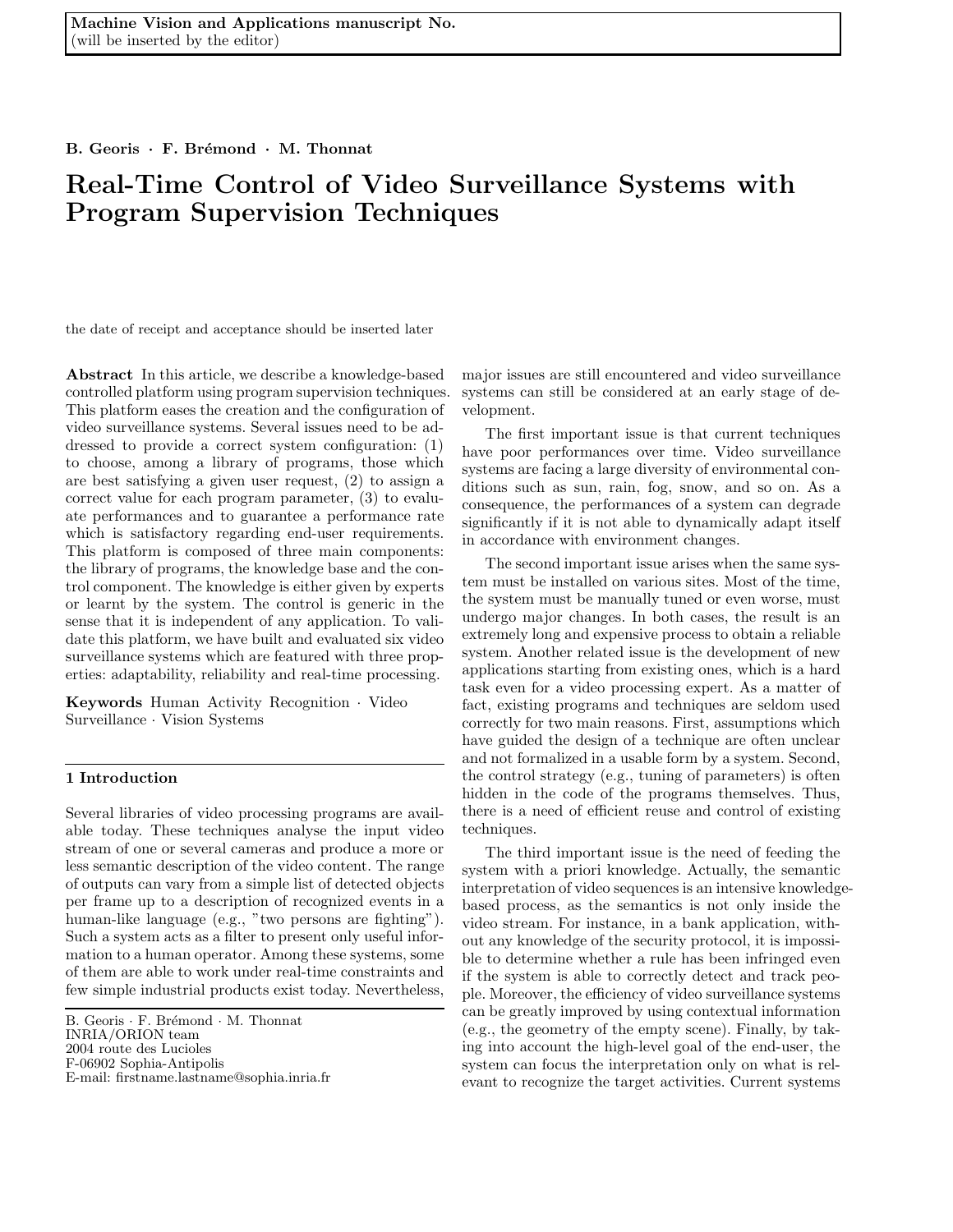To partly answer these issues, we propose a knowledgebased controlled platform to easily build, deploy and maintain video surveillance systems by combining existing techniques. More than error-proned, these systems should be sufficiently reliable to address end-user requirements. This article is organized as follows. Section 2 describes related works on control, section 3 describes the three main components of the knowledge-based controlled platform, together with a learning tool intended to complete the knowledge base. Finally section 4 describes the results obtained with the six video surveillance systems created with this platform.

## 2 Related Work

Historically, the control of video processing programs was tightly linked and not separated away from the programs themselves (i.e., hard-coded control) and the resulting systems were qualified as integrated systems [14], [21]. These early systems were designed specifically for a task and thus were not easily applicable to new domains and applications. Instead, they required a lot of changes and the developers had to start from scratch when creating a new system. In the meantime, several works in static imagery have presented techniques with an explicit model of control. We can mention the program supervision techniques which have been successfully applied to different applications, such as the recognition of complex objects, the classification of galaxies [22] or the supervision of medical imagery programs [7]. Program supervision aims at automating the use of a library of programs in order to help non-expert users to create their own applications. Indeed, sophisticated programs are conceived by specialists but are intended to be used by non-specialists who are often in charge of creating particular applications. However, these end-users usually only have a basic understanding of the available processing programs. Thanks to the program supervision, the resulting systems exhibit more flexibility and adaptability properties. More recently, together with the maturity of video processing program libraries [1], [27] and the availability of reasonable computing power resources, these works on control for static image analysis problems have inspired a new trend in the video understanding community with recent works which propose manual or automatic control architectures for video analysis.

### 2.1 Manual control

A first class of approaches proposes to ease the construction of video surveillance systems by providing modular software architectures to the system developers or video processing experts [9]. These architectures enable to manually control video processing programs using a control module to create a system for a particular application. The developers are able to manually select plugin programs through the use of of well-defined interfaces. They are thus able to construct a system more easily. Moreover, the video processing experts can easily modify program parameters and directly see the impact on output results. The Imalab platform [16] aims at being user-friendly for the development of new algorithms and for interactive experimentations. Imalab is composed of hundreds of classes implementing data structures as well as processing functionalities. In addition, several tools to construct systems are provided, such as an interactive programming shell and an automatic program generator intended to use seamlessly external libraries. However, even if this convenient development environment is useful to build vision systems, it is not sufficient to achieve the design of efficient systems and to understand the combination of video processing programs. In addition, the formalism used to represent the control rules is still a programming language (e.g., Scheme). In conclusion, manual control architectures cannot automatically react to environment changes by tuning some parameters or selecting other programs.

#### 2.2 Automatic control

Very recent works address this dynamic configuration issue by proposing automatic control architectures. In [12], the author proposes an automatic parameter regulation scheme for the tracking system described in [5]. The key idea is the following. An auto-critical function is able to detect a drop in system performances with respect to a model of scene dynamics. In such a situation, a regulation module is automatically triggered to provide a new parameter setting with better performances. The scene model is created by a k-mean clustering of the spatiotemporal measurements of a training data set of 21.000 bounding boxes annotated on video sequences coming from the same camera. The auto-critical function evaluates the probability that current measurements belong to the model. If this is not the case, the regulation module is activated. This module is in charge of searching the parameter space for a better set of parameters, using a genetic algorithm. Results show that the controlled system is not able to reach the performances obtained by a manual tuning of parameters. The controlled system does not use a priori knowledge of programs and their use whereas the expert does. Moreover, this technique is highly dependent on the training set and the scene dynamics space is huge. In consequence, obtaining an appropriate model can become a very hard task. Finally, the processing time is really too long for obtaining realtime systems.

The work presented in [4] and [15] aims at creating autonomous systems having automatic initial and dy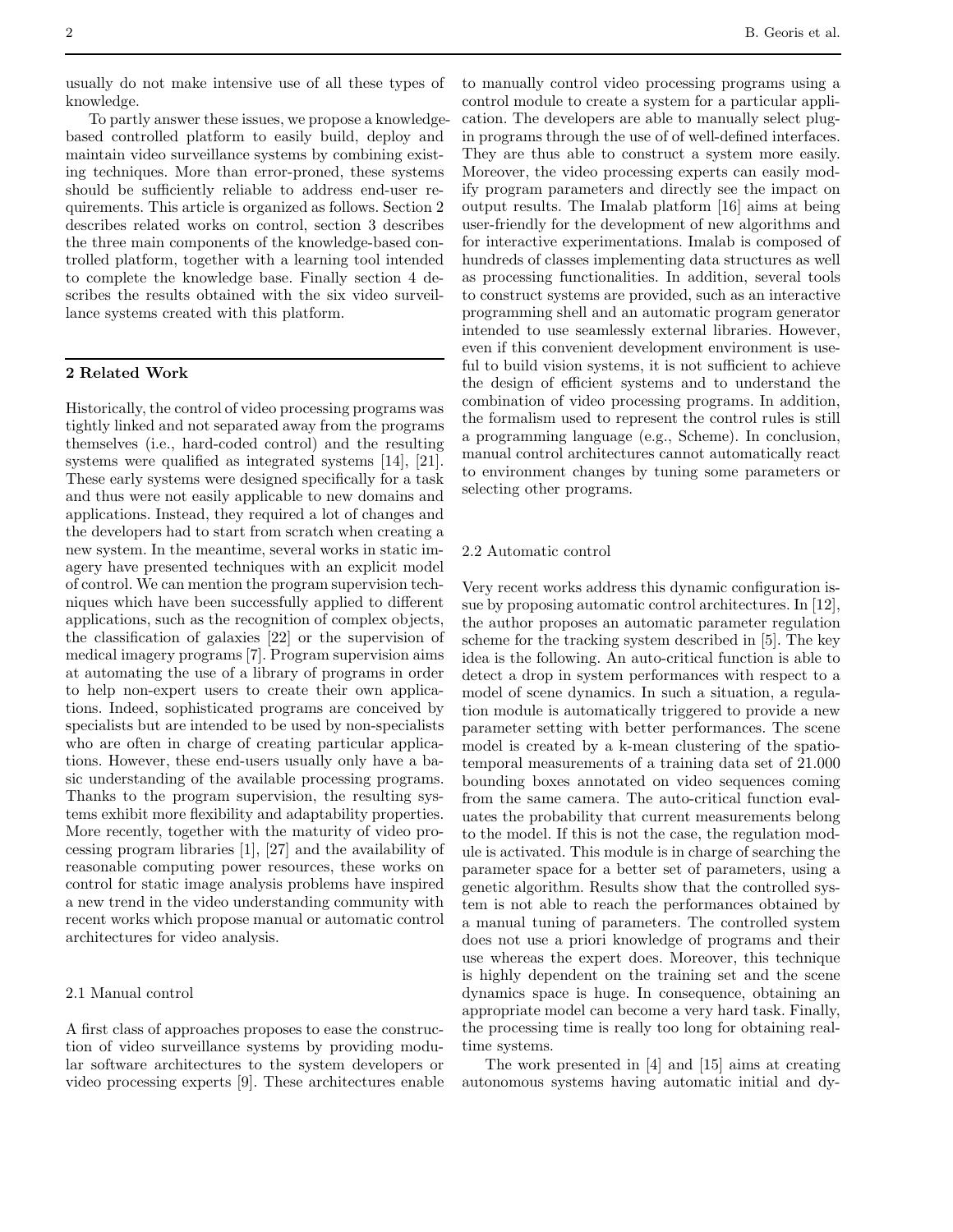namic configuration facilities. The novel idea is the introduction of a task-independent controller, which is written in Scheme on the Imalab environment [16]. This controller cooperates through a well-defined interface with a decision-making module which provides task-specific knowledge. Currently, a rule-based module is able to use both learnt and user-defined rules. At the initialization step, the controller creates the dataflow (either in a bottom-up or top-down fashion) based on the information provided by agents and modules. Agents are small code snippets which are in charge of analysing input data in order to extract their characteristics (e.g., pixel intensity level). Modules are video processing routines which have the ability to auto-describe and thus provide to the controller information such as parameters and their domains, inputs and outputs. After the initialization step, the control loop is made up of 4 steps: selection, execution, evaluation and repair. The repair operates by re-running modules with different parameter settings. The module description is a first step towards a declarative representation of video processing programs. However, this description is currently limited to parameters and input/output types. It does neither contain the module functionality nor abstraction levels (e.g., typical sequence of modules). Second, the users can express control rules but their representation (i.e., Scheme) is still a programming language. Third, this control architecture can potentially help to create autonomous and adaptable systems. However, the authors acknowledge the difficulty to evaluate module results (i.e., auto-evaluation can hardly be trusted) and the difficulty to obtain efficient control rules.

# 3 Knowledge-Based Controlled Platform

We propose a knowledge-based controlled video understanding platform for easy creation of dedicated video surveillance systems. Although this knowledge-based architecture is common for traditional AI systems, the novelty of this paper is to adapt this architecture to the video understanding domain. Constructing knowledge bases for video understanding is still an open issue due to the large variety of real-world situations to handle and due to the lack of formalized expertise on programs. This platform is composed of three components and is illustrated in figure 1. Two additional components (the evaluation and the learning tools) enable the expert to evaluate the created systems and to learn system parameters.

The first component is a library of video processing programs. The second component is a knowledge base containing three types of knowledge: knowledge of the application domain (i.e., what the system is expected to do, the end-user goal, such as counting people), the knowledge of the scene environment and the knowledge of video processing programs. Each type of knowledge is given by different experts (e.g., application domain ex-

pert, video processing expert) using a particular formalism. A learning tool enables the video processing experts to complete the a priori knowledge. The third component is a control component (i.e., a reasoning engine) which is intended to control the programs by using the information contained in the knowledge base. This control provides mechanisms based on rules for the systems to have reactivity/adaptability abilities for the conditions taken into account by the rules. For creating a system, these three components are assembled together (e.g., by a compilation operation). The evaluation component can then be used to evaluate the system performances and help experts to improve iteratively the knowledge base. This evaluation component is not the focus of this paper and a detailed description can be found in [10]. This design process can be iterated several times to capitalize the knowledge in the knowledge base (thanks to the proposed formalisms) and finally achieve acceptable performance. For instance, the experts may have to increment the knowledge base or to add new programs in the library.

#### 3.1 Library of Programs

The library of programs is organized following a model of the video understanding process which consists of three main tasks: 1) object detection and classification, 2) spatiotemporal analysis and 3) event recognition. The programs composing our library have been extensively explained in several papers which are given in reference. Here, the objective is to describe how we have decomposed and structured the whole processing chain into programs or typical combinations of programs (and identified their input/output data) by following the proposed video understanding model. This description can be used as a guideline by video processing experts to define their own platform.

The first task is the detection and classification of physical objects of interest which are present in the scene. This task takes one image as input (colour or black and white) and produces a list of labelled physical objects of interest. To achieve this task, several distinct steps (including options and alternatives) have been identified:

- Image acquisition: this step produces a digitized image coming from a video source. Several alternatives exist: frame grabbing from an acquisition card, image loading from a file, decompression of a MJPEG live stream.
- Reference image generation: this step creates a reference image which is used during the segmentation step. There are three ways of computing this image [24]. For instance, the reference image is selected among a list of stored images corresponding to the empty scene taken under different illumination conditions. The selected image is the one which is the nearest of a mean image computed over the N first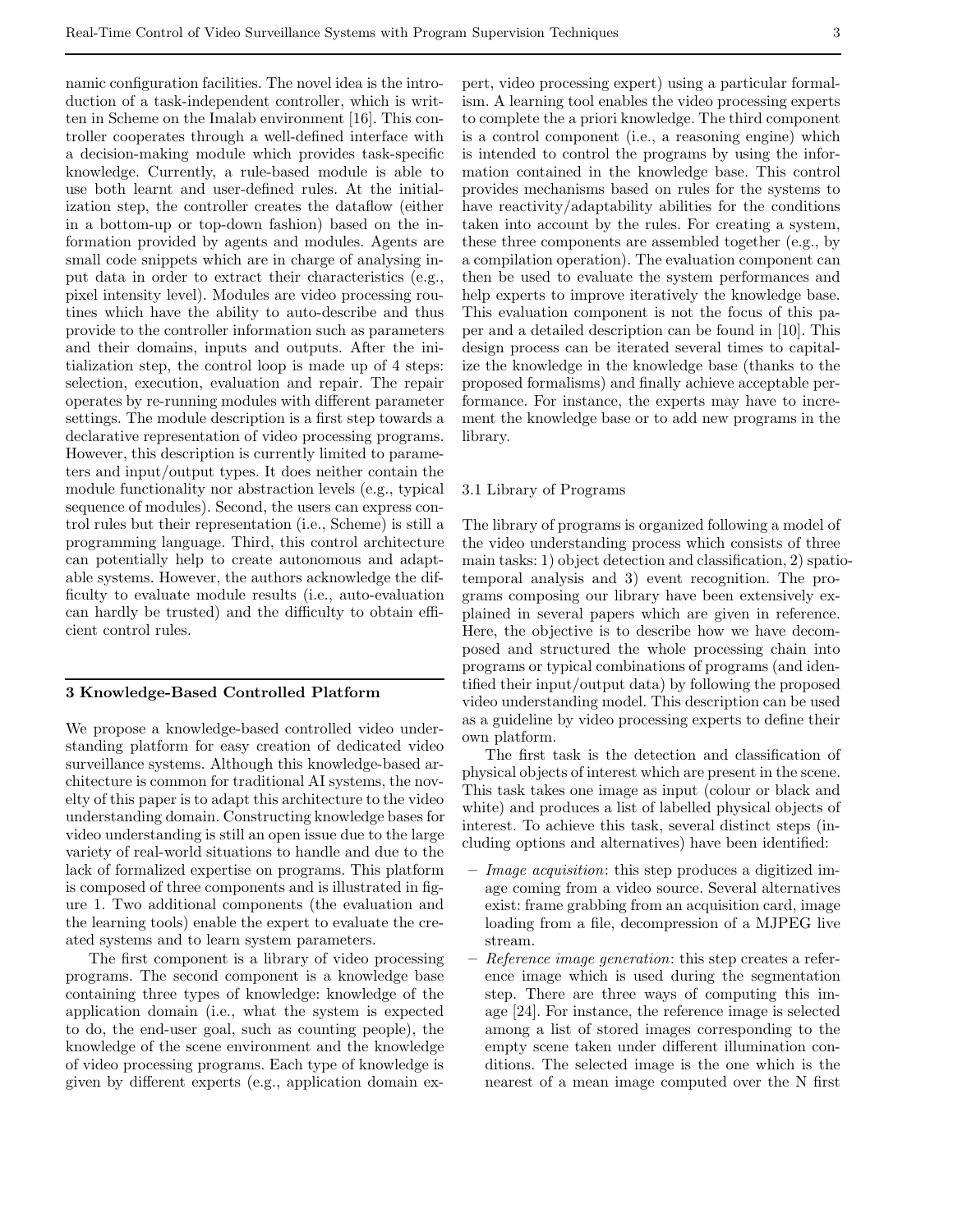

Fig. 1 A knowledge-based controlled video understanding platform used to build particular video surveillance systems. This platform is made of three main components: the knowledge base (blue), the control (green) and the library of programs (yellow).

frames of the video sequence, according to a metric based on statistical variables (e.g., standard deviation of intensity). One drawback of this technique is that it is a global approximation process.

- Segmentation: this step detects moving regions by subtracting the current image from the reference image. The resulting difference image is thresholded using several criteria based on pixel intensity in order to create moving regions. These moving regions (also called blobs) are associated with a set of 2D features like density or position. Two segmentation alternatives exist, depending on whether the chromatic information about pixels is available and usable or not.
- *Chair management*: this step is optional and works on the list of blobs [24]. It may be activated to help differentiating a blob corresponding to a moveable chair from a blob corresponding to a person, by using a priori information about contextual objects (e.g., by comparing a colour distribution of a blob with a predefined visual template of a chair).
- Door detection: this step is also optional and works on the list of blobs. It allows to handle the opening/closing of doors which have been specified in the 3D description of the scene (i.e., a priori knowledge). This algorithm removes from blobs the moving pixels corresponding to a door being opened or closed [3].
- Classification: this step takes the list of blobs and produces a list of physical objects of interest. It is composed of three successive substeps. First, a merge

process tries to correct segmentation errors by regrouping small blobs corresponding to the same physical entity (e.g., person, car). Then, a split process is applied on large blobs to verify whether they could correspond to several physical entities. A set of 3D features like 3D position, width and height are computed for each blob, by using calibration information. By comparing this set of 2D and 3D features with predefined models, these blobs are classified into several predefined classes (e.g., person, group, car, truck, aircraft, unknown, noise,...). These blobs with their associated class label and their set of 3D features are called physical objects of interest.

- 3D position correction: this step uses contextual knowledge to correct the 3D position of physical objects of interest which have been located at a wrong place (such as outside the boundary of the observed scene or behind a wall). This may happen when the bottom part of a person is not correctly detected (e.g., the legs can be occluded by a contextual object or badly segmented).
- Ghost suppression: this step aims at removing physical objects of interest which do not correspond to real objects in the scene (i.e., ghosts). For instance, some ghosts can be generated by stationary objects which have been integrated in the reference image (e.g., a car parked for hours) and which are now moving again. This technique analyses the presence or ab-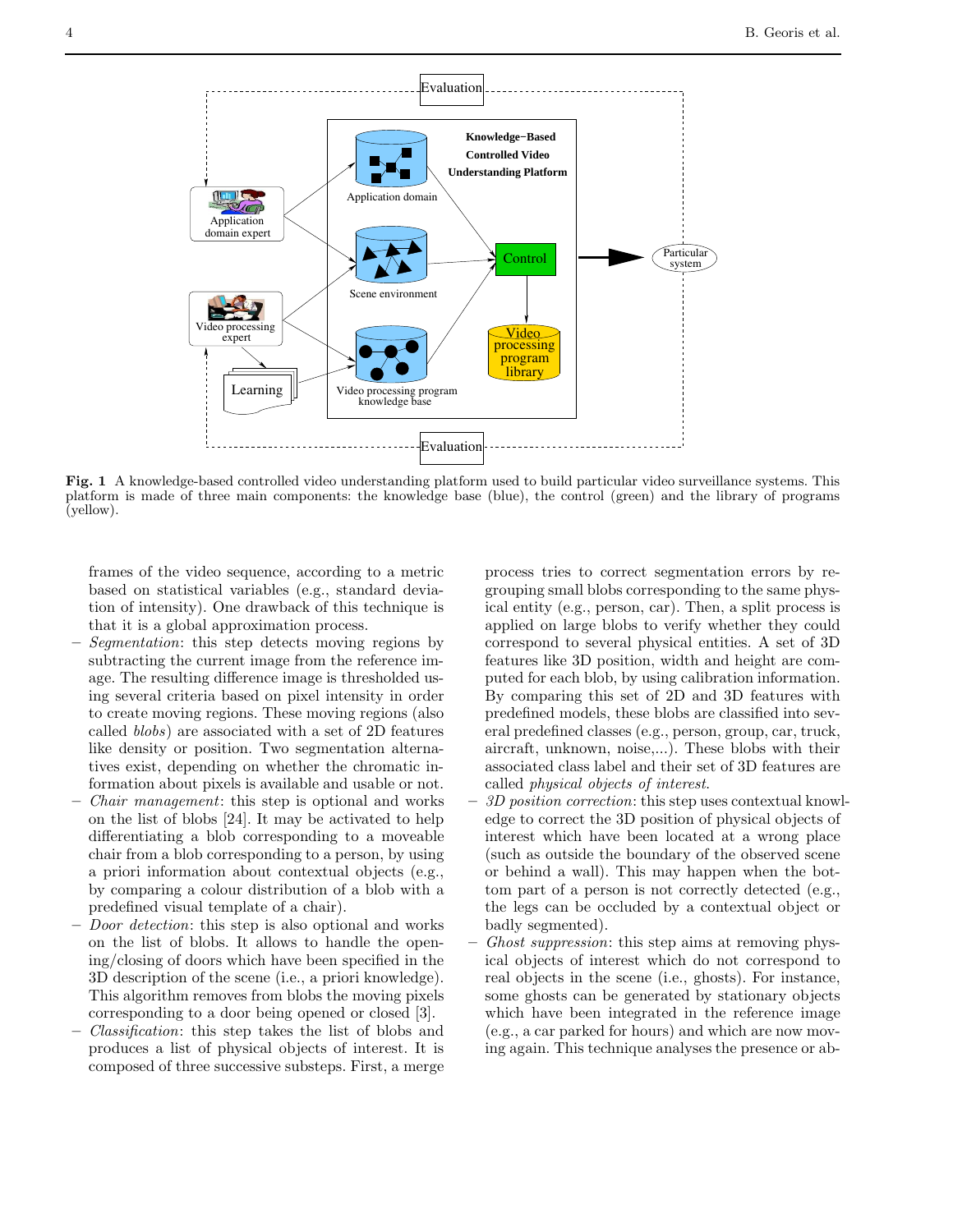sence of gradient on the object contour in the current image.

– Reference image updating: this step works on the reference image and tries to integrate environment changes appearing in the current image. A simple and fast technique consists in blending slightly each reference pixel with a small coefficient (e.g., 0.01). A complementary program consists in discriminating real objects from regions of persistent change in the image (e.g., a new poster on the wall or a newspaper on the table) and to integrate only these regions [24]. This alternative is time consuming and requires to compute several features.

Once this first task is performed, the list of physical objects of interest is then processed by the spatio-temporal analysis task. This task is also composed of several possible steps:

- Frame to frame tracking: this step is performed for each video stream in case of a multi-camera configuration (e.g., in sequence or in parallel). The objective is to link from frame to frame all physical objects of interest [11]. The decision to create a link is based on several criteria such as the amount of overlap, the 3D distance between centers of gravity of objects. The output of this step is a graph containing the detected physical objects of interest updated over time and a set of links between objects detected at time t and objects detected at time  $t - 1$ . A physical object of interest with temporal links towards previous ones is called a tracked physical object of interest. This graph provides all the possible trajectories of an object.
- Fusion and Synchronization: depending on the camera configuration, this step may be activated. Graphs of physical objects of interest coming from the different cameras with overlapped fields of view are fused together in order to obtain a unique representation. This technique uses combination matrices (combining several compatibility criteria) to establish the good association between the different views of a same object. A physical object of interest detected by a camera may be fused with one or more physical objects of interest seen by other cameras, or can be simply kept alone or destroyed if classified as noise. A temporal synchronization is sometimes necessary when the different cameras are not synchronized by a specific hardware. In such a situation, this step may decide to pause the processing on a camera to wait for the other ones. The output of this step is a graph of fused tracked physical objects of interest. They contain all the temporal links of the original objects which have been fused together and their 3D features are the weighted mean of the original 3D features. Weights are computed in function of the distances of original objects from the corresponding camera. In this way, the resulting 3D features are generally more accurate than original ones.

– Long-term tracking: this step works on the (fused) graph of objects. Depending on the events to recognize, several alternatives are activated [2], [8]. All of them rely on the same idea: they first compute a set of paths (in the graph) representing the possible trajectories of objects to track (e.g., isolated individuals, groups of people, crowd). Then they track the physical objects of interest with a predefined delay T to compare the evolution of the different paths. At each frame, the best path to update the physical object characteristics is chosen.

Once physical objects of interest are tracked, the event recognition task is performed. Depending on the type of events to recognize, different alternatives are used:

- For short events dealing with uncertainty, Bayesian networks can be used [17].
- For events with a large variety of visual invariants (e.g.,  $fighthing$ ), AND/OR trees can be used [8]. Visual invariants are visual features which characterize a given event independently of the scene and of an algorithm. For instance, for a fighting event, some visual invariants are an erratic trajectory of a group of people, or one person lying down on the ground or important relative dynamics inside the group.
- Finally, for events involving multiple physical objects of interest and complex temporal relationships, the technique used is based on a constraint network whose nodes correspond to sub-events and whose edges correspond to temporal constraints [26]. Temporal constraints are propagated inside the network to avoid an exponential combination of the recognized subevents. For each frame, events are recognized incrementally (i.e., temporal constraints are checked), starting from the simplest ones up to the more complex. This technique uses a declarative language to specify events to recognize. The output of this last task is a list of recognized events.

In order to supervise the library, we have defined a common interface for each elementary program. This interface is called a *module*. A module is a  $C++$  static class which defines the necessary low-level communication functions between the programs and the control component. The control is thus able to invoke the execution of a video processing task and to assign values to parameters. In addition, we have extracted internal parameters away from the programs, which is a prerequisite for program reuse [19]. Finally, a module access function enables the control engine to retrieve a data when needed. In conclusion, this interface enables to seamlessly integrate and use programs coming from other video processing libraries. This is an important feature to extend the capabilities of the systems (e.g., to handle more complex user needs such as posture analysis) while avoiding modifying the control component.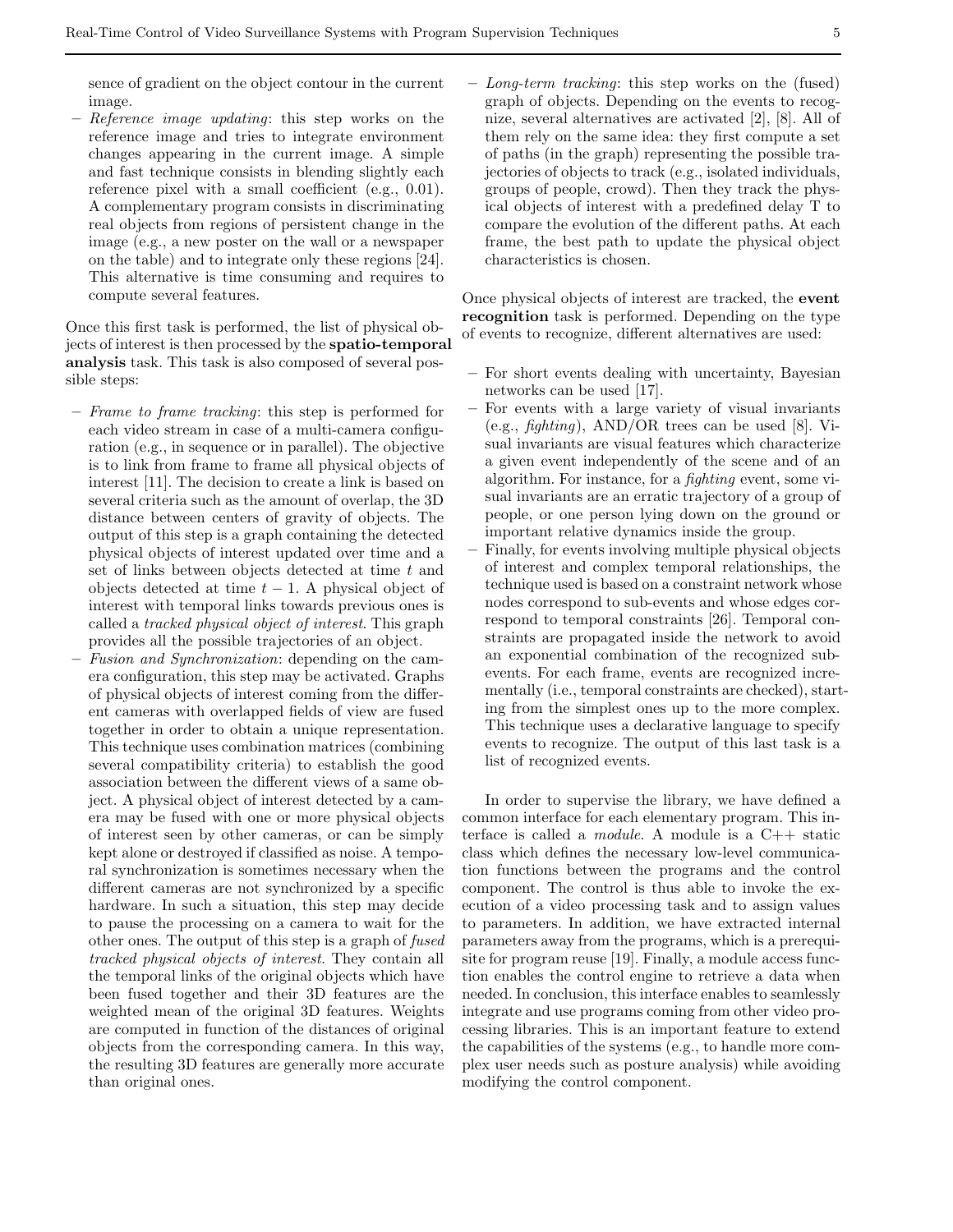# 3.2 Knowledge Base

There are three main categories of knowledge which are important to distinguish and to formalize. First, the knowledge of the application domain has to be taken into account to enable a goal-directed control and to ensure that systems will match end-user expectations. The process of video understanding is intended to match the perceived observations with predefined models of events in order to produce a semantic description of a scene. We are using a formalism for event modelling, initially proposed in [26], which represents video events by the following three parts:

- Physical objects: all real world objects present in the scene observed by cameras.
- Components: list of sub-events involved in the event. They are optional.
- Constraints: relations between physical objects and/or components.

Thanks to this formalism, we are able to model a large diversity of events for various applications and to capitalize this expertise in the platform with a knowledge base of event models. When constructing an event model library, we first select a set of primitive events. In a second time, we can build more complex events as illustrated in figure 2 which are a combination of already defined events.

| composite_eventbank_attack                                    |  |  |  |
|---------------------------------------------------------------|--|--|--|
| physical objects:                                             |  |  |  |
| ((employee: Person), (robber: Person), (z1: Entrance),        |  |  |  |
| $(z2: Back Counter)$ , $(z3: Infront Counter)$ , $(z4: Safe)$ |  |  |  |
| components:                                                   |  |  |  |
| $((c1: primitive\_state inside\_zone(employee, z2))$          |  |  |  |
| $(c2: primitive event changes zone(robber, z1, z3))$          |  |  |  |
| $(c3: primitive\_event changes_zone(emplovee, z2, z4))$       |  |  |  |
| $(c4: primitive_events changes_zone(robber, z3, z4)))$        |  |  |  |
| constraints: $((c2 \, \text{during } c1))$                    |  |  |  |
| $(c2 \text{ before } c3)$                                     |  |  |  |
| $(c1)$ before $c3)$                                           |  |  |  |
| $(c2 \text{ before } c4)$                                     |  |  |  |
| $(c4$ during $c3)$ )                                          |  |  |  |

Fig. 2 Composite event with 2 persons using primitives inside zone and changes zone. The bank employee is behind the counter. The robber enters the bank agency, goes towards the counter and stays in front of it. Then, both people go to the safe.

Second, the knowledge of the scene environment has to be taken into account to obtain systems which can adapt to environment changes. Most people agree [25], [20] on the utility of this information to achieve more efficient systems. Nevertheless, few people use this information because it is difficult to acquire it and to link it

to programs efficiently (i.e., in a declarative manner, not inside program code). For instance, in an indoor monitoring application, it is often useful to manage doors as they provide useful information to avoid a confusion between door motion and person motion. The transparency attribute of a door is important to know whether a moving region is due to a person moving in front of an opaque and closed door or moving behind the door but seen by cameras as the door is transparent. The state (i.e., closed, opened or in transition) of the door is also a valuable information to decide whether a moving region corresponds to a person or to a noise generated by the movement of the door. Finally, the colour and/or texture information can be used to better discriminate people passing in front of the door. We can see with this non-exhaustive description that the video processing programs can take into account a lot of different contextual information (i.e., the same diversity exists for chairs, escalators, and so on). Thanks to a formalism we can precisely describe the relations between a detailed list of attributes (e.g., fragile, transparent) and the video processing programs (e.g., if transparent then increase the parameter by 10). We have modelled several concepts using a frame formalism: the camera, the scene (e.g., 3D geometric model, illumination type), the expected physical objects (e.g., geometric model, type) and the video sequences (e.g, frame rate). These descriptions are important to enable a reactive (or data-driven) control as they can guide the processing for taking decisions (e.g., to apply a filtering stage if a video sequence is qualified as noisy). Frames are well adapted because they allow to describe internal properties (e.g., type, size), structural properties (e.g., subparts) and relation between objects. For instance, figure 3 describes the Camera frame, expressed in the YAKL language [18], which currently contains 14 attributes. All attribute values of this model are a priori unknown and this model will refer to a particular camera instance once a value will be assigned for each attribute.

Third, the knowledge of the video processing programs must be formalized to capitalize expertise over time and to obtain efficient systems. In this context, the use of a formalism guided by an ontology is a convenient way for experts to express their knowledge which can be directly used by a system. We have selected the formalism [23] which is dedicated to knowledge representation for program supervision. The formalism includes both frame representation and production rules. Production rules are very modular (e.g., to add, modify or remove from the knowledge base) and readable (e.g., if-then relationship). The main concept of this formalism is an operator. Operators represent programs or typical combinations of programs (with a description of their data and parameters) and a list of criteria to guide the reasoning process. They are used by the reasoning engine to produce a plan (i.e., a partial ordered list of operators to be executed). They are implemented by a com-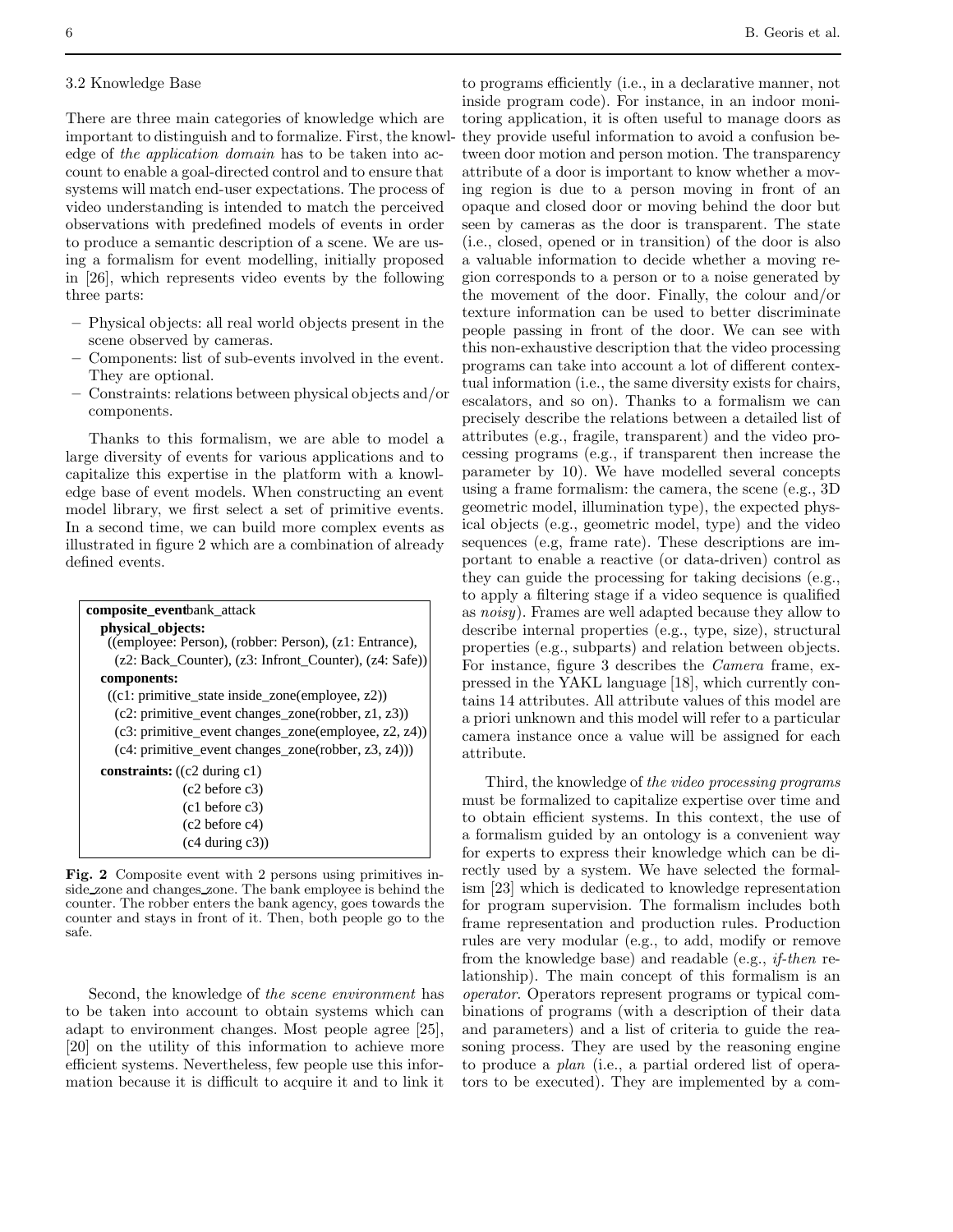| <b>Object Type {</b>        |                |                                   |  |  |
|-----------------------------|----------------|-----------------------------------|--|--|
|                             | name Camera    |                                   |  |  |
| comment "model of a camera" |                |                                   |  |  |
| <b>Attributes</b>           |                |                                   |  |  |
| String name type            |                |                                   |  |  |
|                             | range          | [analog digital IP]               |  |  |
|                             | default IP     |                                   |  |  |
| String name model           |                |                                   |  |  |
|                             |                | default AXIS2420                  |  |  |
| String name                 |                | name                              |  |  |
|                             |                | String name motion_characteristic |  |  |
|                             |                | range [static moving PTZ]         |  |  |
|                             | default static |                                   |  |  |
| String name                 |                | orientation                       |  |  |
|                             | range          | [top_view side_view]              |  |  |
| <b>String</b>               | name           | field_of_view                     |  |  |
|                             | range          | [narrow normal large]             |  |  |
|                             | default normal |                                   |  |  |
| String name                 |                | perspective                       |  |  |
|                             | range          | [normal high]                     |  |  |
| String name                 |                | scene distance                    |  |  |
|                             | range          | [close normal far]                |  |  |
| Float                       | name           | X3D_position                      |  |  |
| Float                       | name           | Y3D_position                      |  |  |
| Float name                  |                | Z3D_position                      |  |  |
| Integer name                |                | x_resolution                      |  |  |
| Integer name                |                | y_resolution                      |  |  |
| Float                       | name           | frame rate                        |  |  |
|                             | range          | [1 25]                            |  |  |

Fig. 3 The Camera frame describing the concept of camera. Currently, it contains 14 attributes. The YAKL syntax keywords are highlighted.

bination of frames and production rules with the YAKL knowledge description language. There are two types of operators: primitive operators and composite operators. A primitive operator represents a particular video processing program (i.e., a module). The general syntax of a primitive operator is given in figure 4.

A composite operator represents a particular combination of programs (i.e., modules). It is a skeleton of plan provided by experts. Composite operators correspond to abstract functionalities and describe the network of known possible connections between sub-operators (choice, sequence, entailment, repetition,...) in order to achieve a given goal. These functionalities are linked to requests. A request is a query for an abstract functionality on particular data in a particular environment. In addition to the common information of primitive operators, a composite operator is composed of:

– Control information about the type of decomposition into sub-operators.



Fig. 4 General syntax of a primitive operator in the video processing program knowledge base. The YAKL syntax keywords are highlighted.

- References to the sub-operators by their names.
- Data flow information between father and sons and between sons in a sequential decomposition.
- Additional criteria: choice criteria and optional criteria.

There are several ways to model the knowledge. For instance, a program which has an adjustable parameter to select among two different techniques (e.g., a merge program which can be either specialized for persons or for vehicles) can be modelled either by two separate primitive operators or by a unique primitive operator which has an adjustable parameter to select the technique. We advise video processing experts to model the reality as closely as possible to guarantee the reusability. We thus prefer to define two primitive operators and a composite operator to choose between the two alternatives, as the adjustable program parameter effectively corresponds to a choice and not to a parameter which can be adjusted like a threshold.

Once video processing programs, combinations of programs and program parameters are represented by operators, various criteria can then be defined by experts by mean of production rules. These criteria represent the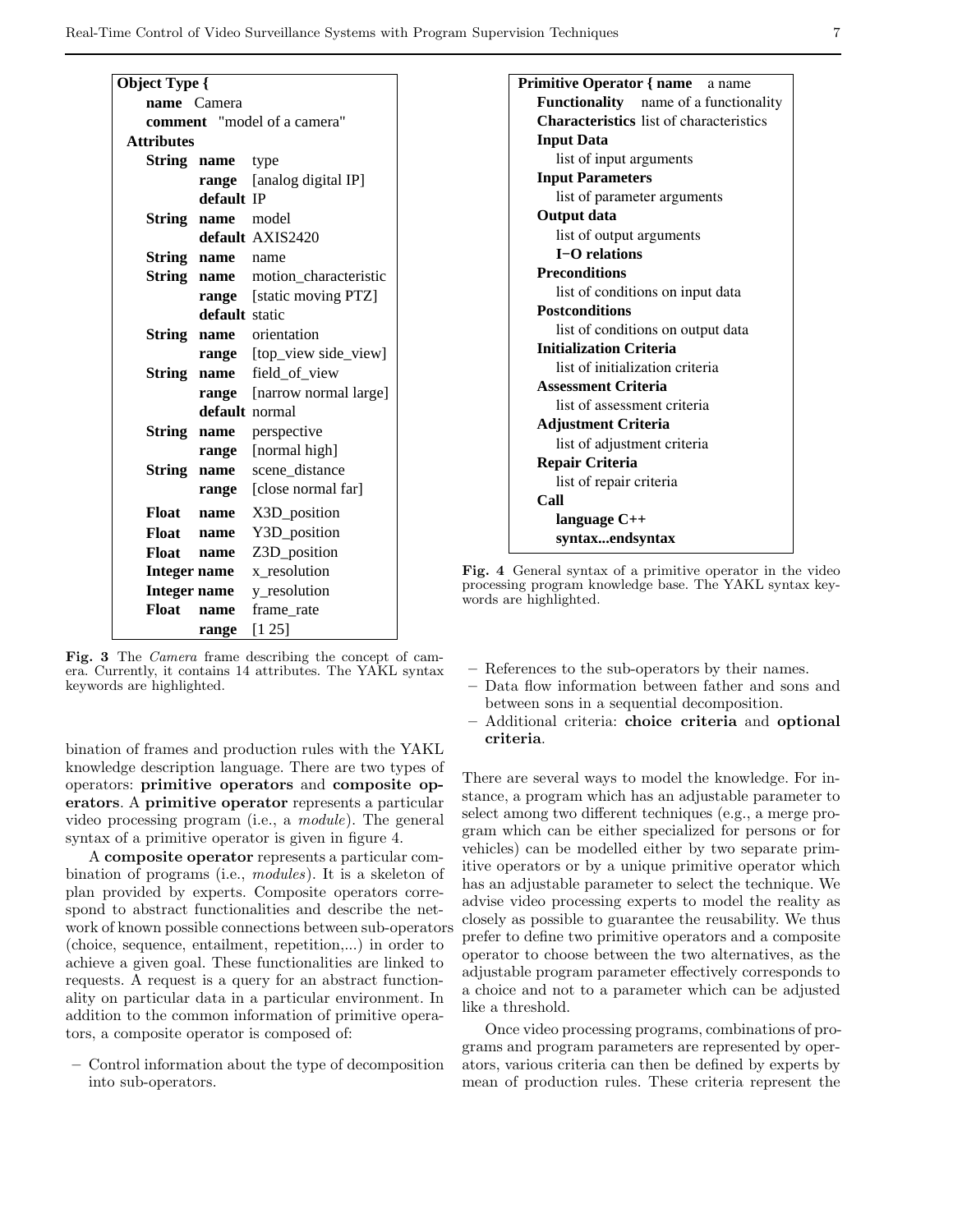expertise on how to use programs correctly for achieving a given request. There are four main types of criteria:

- Choice criteria: they are attached to composite operators. Choice criteria select the most pertinent operator(s) among the list of sub-operators according to the description of the end-user goal and the scene environment. For instance, the merging process can be chosen according to the type of the expected physical objects of interest in the scene (e.g., persons versus vehicles). In case the choice corresponds to decide whether or not to apply a sub-operator in a sequential decomposition type, this criterion is called an optional criterion.
- Initialization criteria: they contain information to assign a value to an operator parameter. For instance, a 3D distance threshold for a tracking operator can be set knowing the usual walking speed of a human being.
- Assessment criteria: they assess whether obtained results are satisfactory or not. For instance, an unsupervised evaluation may assign a bad assessment label to a blob merge process in case the output is a unique huge blob covering the whole image. In this situation, this bad evaluation is a diagnosis that a problem was encountered during the processing.
- Repair criteria: a repair stage can be triggered either with a bad performance evaluation or a detection of an environmental change. Two types of repair criterion can be distinguished: a parameter adjustment criterion or a repair criterion. An adjustment criterion enables to dynamically change a parameter value. A repair criterion typically creates a new selection of operators. For instance, in case the people density increases when people get out of a train in a subway, a global repair criterion can switch from an individual tracker operator to a crowd tracker operator.

An example of a choice criterion for a composite operator and an initialization criterion for a primitive operator is illustrated in figure 5.

The current hierarchy of 38 operators is represented in figure 6. To deepen the control and reasoning capabilities of systems, we should achieve a finer granularity which requires to identify and to model data and concepts which are manipulated by smaller operators.

# 3.3 Learning

Usually, knowledge bases are constructed manually by experts. In order to cope with missing or incomplete a priori knowledge, we propose to use offline learning techniques to learn values defined in rules (e.g., thresholds) relative to the video processing programs, in function of the scene environment. The rules contained in the knowledge base remain static whereas the values contained in the fact base are dynamic(e.g., rule thresholds

```
Primitive Operator { name 
PersonMerge
   ...
   ...
}
Composite Operator { name ImageAcquisition
   ...
   ...
}
   Choice Criteria
      name 
acquisition_choice1
      Let
camera a Camera
     If camera.type == "IP"
     Then use_operator IPAcquisition }
   Initialization Criteria
      name 
max_distance1
      Let
camera a Camera
      If camera.perspective
== "high"
     Then max_distance := 20 }
   Rule {
   Rule {
```
Fig. 5 A choice and initialization criteria belonging respectively to a composite and a primitive operator. The YAKL syntax keywords are highlighted.

can be adjusted during the processing). The proposed learning method proceeds in three steps. The first step is the identification of a set of parameters (related to a given video processing funtionality) which depend on a criterion characterizing the system environment. For instance, it can be a subset of parameters of a motion detector which are sensitive to the image contrast. The second step is the study of the variability of the selected criterion characterizing the environment (e.g., the image contrast). This study can be performed offline by a clustering algorithm (e.g., k-mean, PCA, ascending hierarchical classification) creating several classes according to a metric. For instance, the metric can be the euclidean distance between two histograms which are representing the image contrast. For each created class, we compute the set of optimal parameters using ground truth. Then, the system is online able to dynamically retrieve and use the optimal set of parameter values corresponding to the class which has the smallest distance with the current value of the criterion. For instance, the system computes online an intensity histogram on the current image and retrieve the class label learnt offline which has the closest histogram from the current one.

The main critical step is the selection of a metric. Most of the time, this metric does not take into account the variability of the real world and may create wrong element labels. There is room here to discover new techniques for quantifying abstract characteristics of environments of video surveillance systems. Thanks to this learning mechanism, we can obtain a self-diagnosis property for the system. The idea is to raise an online signal when the system has not been able to find an appro-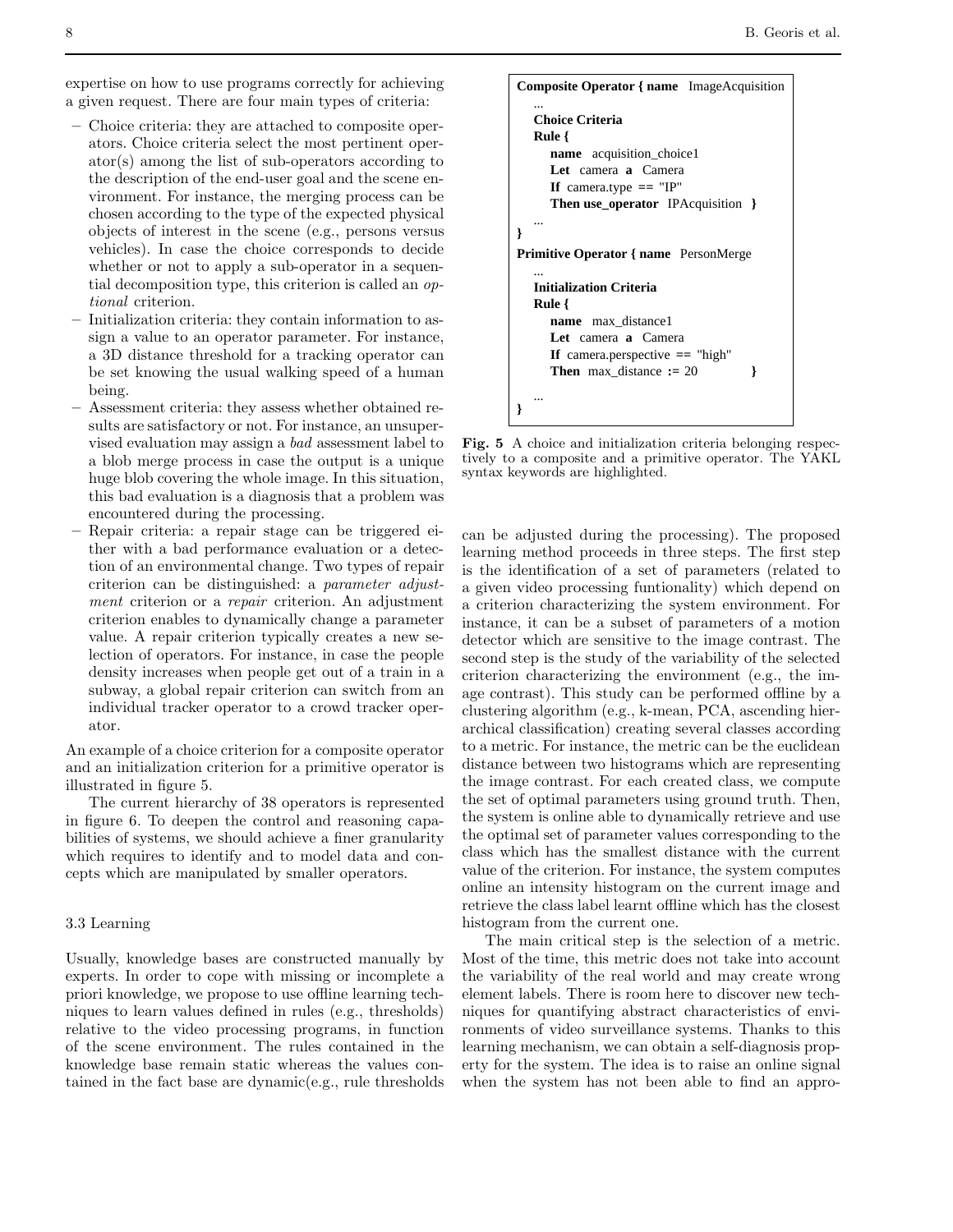

Fig.  $\circ$ The hierarchy of operators corresponding  $\vec{c}$ the VSIP library of video processing programs.  $\triangleright$ plain (resp. dotted) line represents a mandatory (resp. optional) operator. Composite operators are represented  $\mathrm{S}$ white squares while primitive operators are represented by pink squares.  $\Rightarrow$ green operator means that it is a duplicate of its corresponding brother (and of the full sub-hierarchy). Thus, it is not a primitive operator.

priate class label several times. This signal is a mean to alert the end-user that the system has encountered a new situation/configuration which requires  $\sigma$ run offline a supervised learning on this new configuration. Thus, an evolution towards incremental learning can be investigated.

**We** have applied the general method described above  $\sigma$ adapt the ColourSegmentation operator parameters to illumination changes arising from an outdoor camera. First, we have chosen the image contrast as a representative criterion influencing the segmentation results. The image contrast is here characterized  $\mathrm{d} \mathbf{d}$ the distribution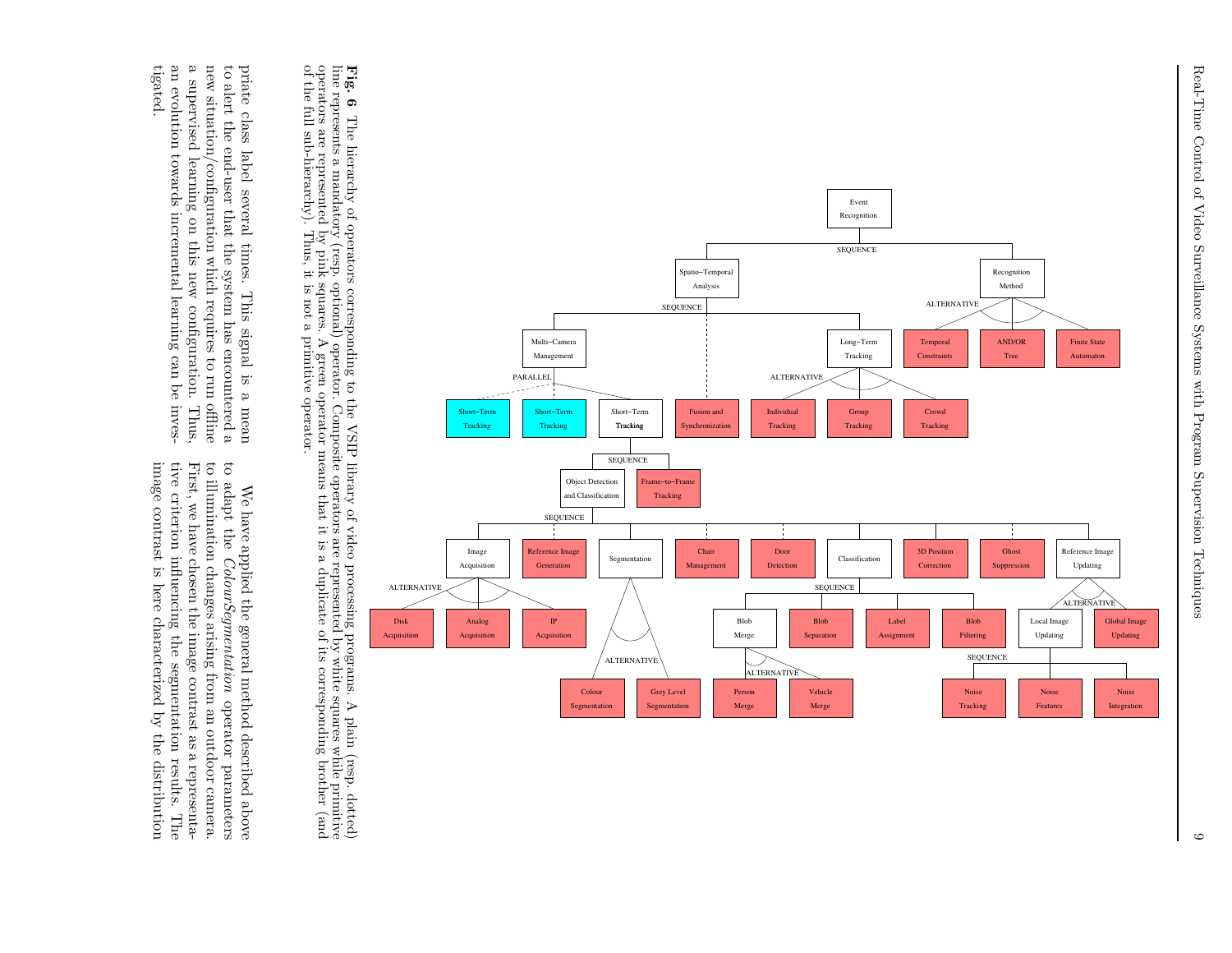of grey level intensities of an intensity histogram over the whole image. To study the variability of the image contrast, we have recorded several hours of video sequences of a same scene corresponding to different illumination configurations: different moments in a day, different days and different months. An intensity histogram is computed for each image taken every five minutes over the whole range of video sequences. Then, we have used a standard ascending hierarchical classification algorithm in order to cluster these histograms. We have chosen the euclidean distance as similarity measure between two histograms. After having identified several classes, we have to learn optimal parameter values for each class. In order to compare with segmentation output results, we have defined an accurate pixel-based ground truth corresponding to the real people evolving in the scene. To obtain optimized parameters, we have used the efficient Downhill Simplex method, even if we do not have a guarantee of obtaining a global minimum. Currently, we maximize  $S$  which is defined as the sum of correctly detected pixels (true positives) and correctly non-detected pixels (true negatives) over the total number of pixels (true positives, true negatives, false negatives and false positives). Finally, during the live system execution, the system computes the best match between the current intensity histogram and the histogram class representatives and then uses the optimal values corresponding to the selected class. This dynamic parameter adaptation is realized by the reasoning engine described in the previous sections.

#### 3.4 Control Component

The role of the control component (i.e., reasoning engine) is to exploit all the knowledge (a priori or learnt) contained in the knowledge base in order to produce an efficient plan of programs. The reasoning engine starts with a user request, explores the different possibilities (in the hierarchy of operators) and computes the best one, with respect to the available information. The underlying reasoning mechanism is a Hierarchical Task Network planning technique interleaved with sophisticated control of execution (i.e., assessment and repair phases illustrated by steps 5, 6 and 7 in figure 7). The reasoning engine executes dynamically for each operator in the hierarchy presented in figure 6, four phases which are illustrated in figure 7:

- 1. Planning: this phase analyses the end-user request in order to select the best operator. Then, this phase creates a plan to solve the identified problem.
- 2. Program execution: this phase runs the video processing programs that have been ordered by the previous phase after having assigned values to parameters. This phase produces results.
- 3. Result evaluation: this phase detects potential problems concerning the returned results. This phase pro-

duces assessments on results. If results are good enough, the process can go on.

4. Repair step: if the assessment on results is negative, this phase decides which corrective actions are appropriate to undergo. This may lead to either reconsidering the arrangement of programs or changing some parameter values.

A main challenge to have an effective dynamic control of the system is to be able to provide the required knowledge expressing the decisions that the system must take online in order to execute tasks for improving its own performance.

This model of control enables to implement five control strategies:

- Goal-directed behaviour: the operator identification phase takes into account the end-user request or criteria. For instance, a choice criterion will decide to use the GroupTracking operator for recognizing a fighting event.
- Data-driven behaviour: the description of input data (e.g., video sequence, scene environment) in order to take decisions. For instance, the parameterization of primitive operators can depend on current data (e.g., colour versus black and white images).
- Closed-loop behaviour: this strategy corresponds to a feedback of information from high-level to low-level operators: the new processed result data becomes available information for the reasoning at the next time steps.
- Local or global repair behaviour: this strategy first needs the evaluation of results. Only a bad evaluation triggers the execution of repair criteria. In a local repair strategy, a repair criterion decides to re-execute the operator and triggers parameter adjustment criteria. In a global repair strategy, a repair criterion can either transmit the problem to a father operator in the hierarchy or return to the last choice.
- Real-time behaviour: using the timing characteristic of operators (e.g., costly operator) to enforce an execution in a specified time. Unfortunately, the current engine specifications do not allow a hard realtime strategy (e.g., with interruption handling), but rather a processing at video frame rate (i.e., verifying experimentaly that the processing time of algorithms is less than the frame rate).

The control flexibility necessary for obtaining adaptable systems comes from criteria which are defined by experts. Criteria are a mean for experts to obtain a combination of these different control strategies and to give more importance on a strategy depending on the target application. To deal with the temporal dimension into the reasoning mechanism, we have extended the initial formalism in three points. First, we have created an iteration mechanism which can loop on the root operator (corresponding to the user request) for all images of the input video stream. Second, we have limited the local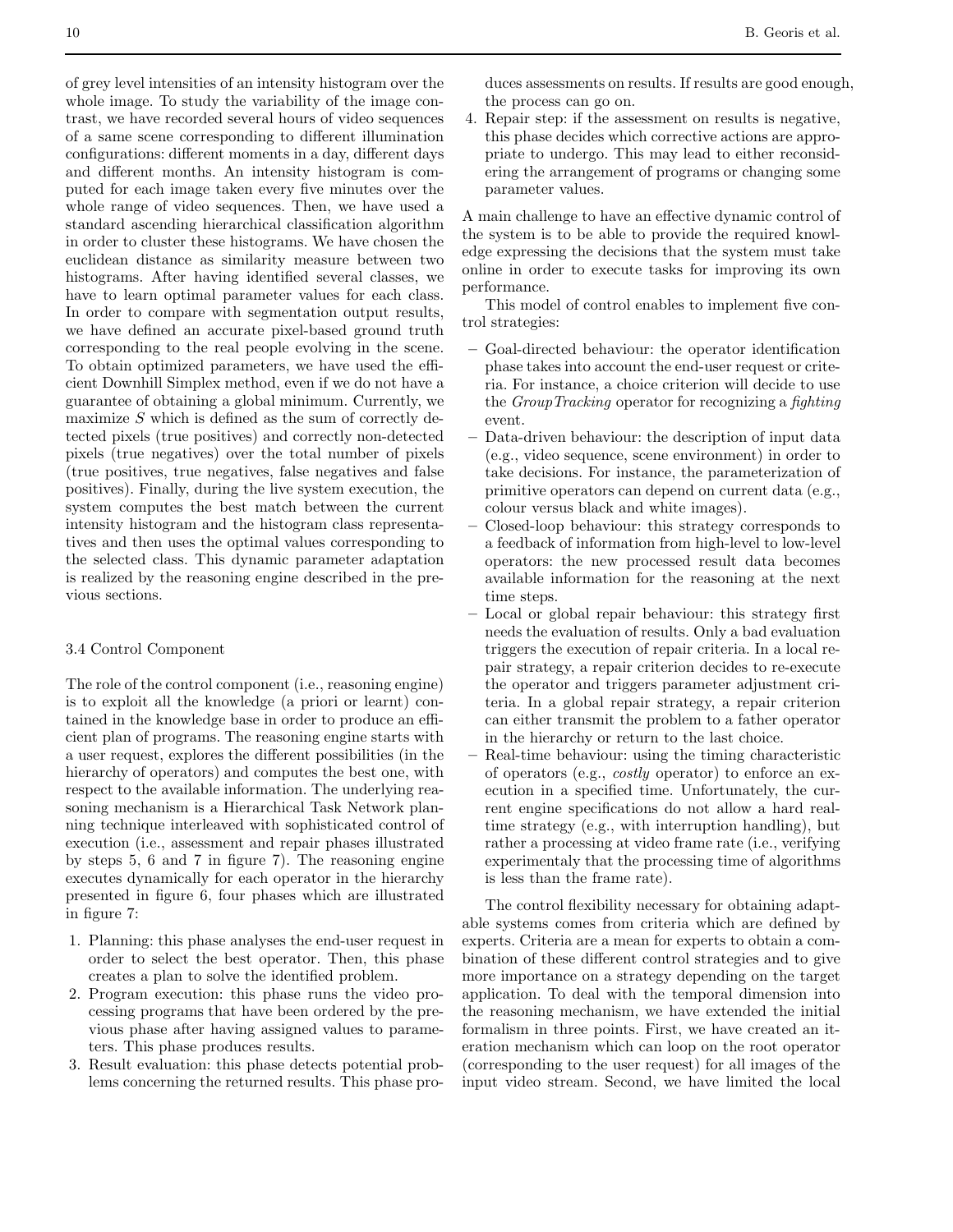

Fig. 7 Main phases of the reasoning engine: *planning* transforms the end-user request into a (partial) plan (1), execution calls the video processing programs and produces results (2) that are passed to evaluation which returns assessments (3). If the assessments are correct  $(4)$ , the planning process can go on. If failures have been detected  $(5)$ , repair decides which correcting actions are appropriate (e.g., replanning (6) or re-execution (7)) after tuning some parameters. Blue bold arrows show the main recursive loop. Plain black arrows show the repair loops.

repair mechanism to be only applied on operators which are able to restore their context of execution. These operators can process several times the same input data in the same conditions. Third, we have extended the global repair mechanism which is usually time-expensive to reexecute operators on the next frame rather than on the current frame. Thanks to these modifications, the control mechanism does not add any significant overload to the normal way of processing (at video frame rate).

# 3.5 Creation of a System

Given a library of video processing programs, a reasoning engine and a knowledge base, we are able to build a video surveillance system. As described in section 3.2, the knowledge base contains all information about the video processing program library, the description of the scene environment and the end-user goals. The main part of the knowledge base which is the knowledge of the video processing programs is generic and has been built in about six months. In counterpart, the knowledge which is more specific to a system (e.g., the scene environment and the end-user goals) can be defined in less than one day. In addition, after having performed an evaluation cycle, it is often necessary to add new generic control rules on video processing programs to take into account some new real-world situations.

The first step consists in parsing all the YAKL description files (i.e., knowledge base) and generating automatically the corresponding  $C++$  code. Then, we compile and link the control, the knowledge base and the library of programs all together. The result of this operation is a binary file representing the current controlled system. This binary code is able to dynamically control the video processing algorithms depending on the input video streams given to the system. Finally, we have to specify a user request. Currently, we can ask for three

different requests: ShortTermTracking, SpatioTemporal-Analysis and EventRecognition. Figure 8 illustrates the EventRecognitionFunctionality and the event\_recognition1 request which correspond to the detection of a fighting event in a Brussels metro station. In this case, the reasoning engine calls the appropriate recognition operator based on the type of event given in the request.

| <b>Functionality</b> {                                          |  |  |  |
|-----------------------------------------------------------------|--|--|--|
| name EventRecognitionFunctionality                              |  |  |  |
| <b>Achieved by EventRecognition</b>                             |  |  |  |
| <b>Input Data</b>                                               |  |  |  |
| <b>Integer name</b> camera configuration                        |  |  |  |
| Camera <b>name</b> cameral                                      |  |  |  |
| Camera name camera2                                             |  |  |  |
| Scene name scene                                                |  |  |  |
| String name event_type                                          |  |  |  |
| ∤                                                               |  |  |  |
| <b>Request</b> {                                                |  |  |  |
| EventRecognitionFunctionality name er1                          |  |  |  |
| <b>Attributes</b>                                               |  |  |  |
| camera configuration $:= 2$                                     |  |  |  |
| $\text{camera1} := \text{brusesels}\text{ metro}\text{camera1}$ |  |  |  |
| $\mu$ camera $2 :=$ brussels metro camera $2$                   |  |  |  |
| scene := brussels_metro_scene                                   |  |  |  |
| $event_type := "vidence"$                                       |  |  |  |
|                                                                 |  |  |  |

Fig. 8 Instantiation of a request which defines a particular system. The YAKL syntax keywords are highlighted.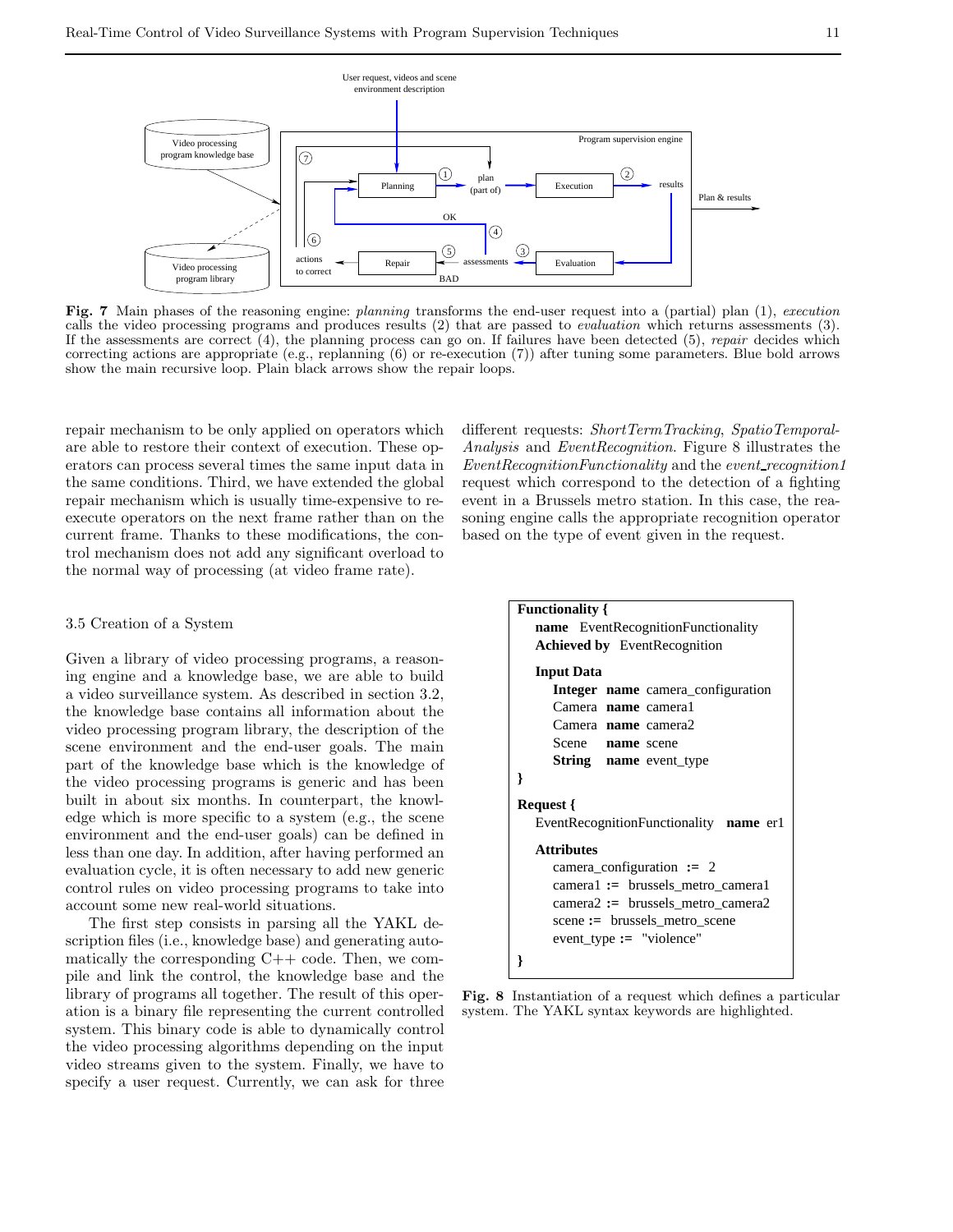





Fig. 9 This figure shows six systems created with the knowledge-based controlled platform for six applications: bank monitoring  $(9(a))$ , directional people counting in a building hall  $(9(b))$ , vandalism detection in an office  $(9(c))$ , shopping mall monitoring  $(9(d))$ , violence detection on a public place  $(9(e))$  and car park monitoring  $(9(f))$ .

### 4 Results

In order to validate the approach, we have used the knowledge-based controlled platform to create and configure six video surveillance systems which are illustrated in figure 9. In consequence, three properties of the platform are demonstrated. First, each system has been created in a couple of days, showing the ability of the platform to easily configure systems.

Second, all the systems are running in real-time. Moreover, we show in table 1 that the overload due to the declarative control is limited to 4%. Concerning the regular way of working of the system, the mean time is a pertinent measure to verify that the processing is realtime. However, some repair of more costly repair operations may slown down the overall process. In consequence, controlled systems are likely to work at video frame rate, even if occasionally few frames (e.g., ten per day) are dropped due to the system overload.

Third, these systems exhibit reliable video processing performances. We report here the evaluation results for six systems. Results are presented either for the object detection task or the event recognition task with two indicators: the sensitivity and the precision. Precision is defined as the percentage of good results among all com-

puted results (i.e., the number of true positives over the sum of true positives and false positives). Sensitivity is defined as the percentage of good results among all expected results (i.e., the number of true positives over the sum of true positives and false negatives). The evaluation has been performed by comparing the obtained results with the ground truth. Concerning the object detection task, the comparison has been performed using a pixel comparison based on bounding boxes.

For each application system, the evaluation results are presented for three versions of the system, when available. These versions differ on the way they have been built:

- Minimal controlled system (MCS): The first system has been created with the platform using a first version of the video processing program knowledge base containing 90 initialization criteria, 16 choice criteria, 9 optional criteria, 25 assessment criteria and 7 repair criteria.
- Augmented controlled system (ACS): The second system has been created with the platform after that the first knowledge base has been augmented with 14 additional initialization criteria (8 for the segmentation process, 4 for the merge process and 2 for the ref-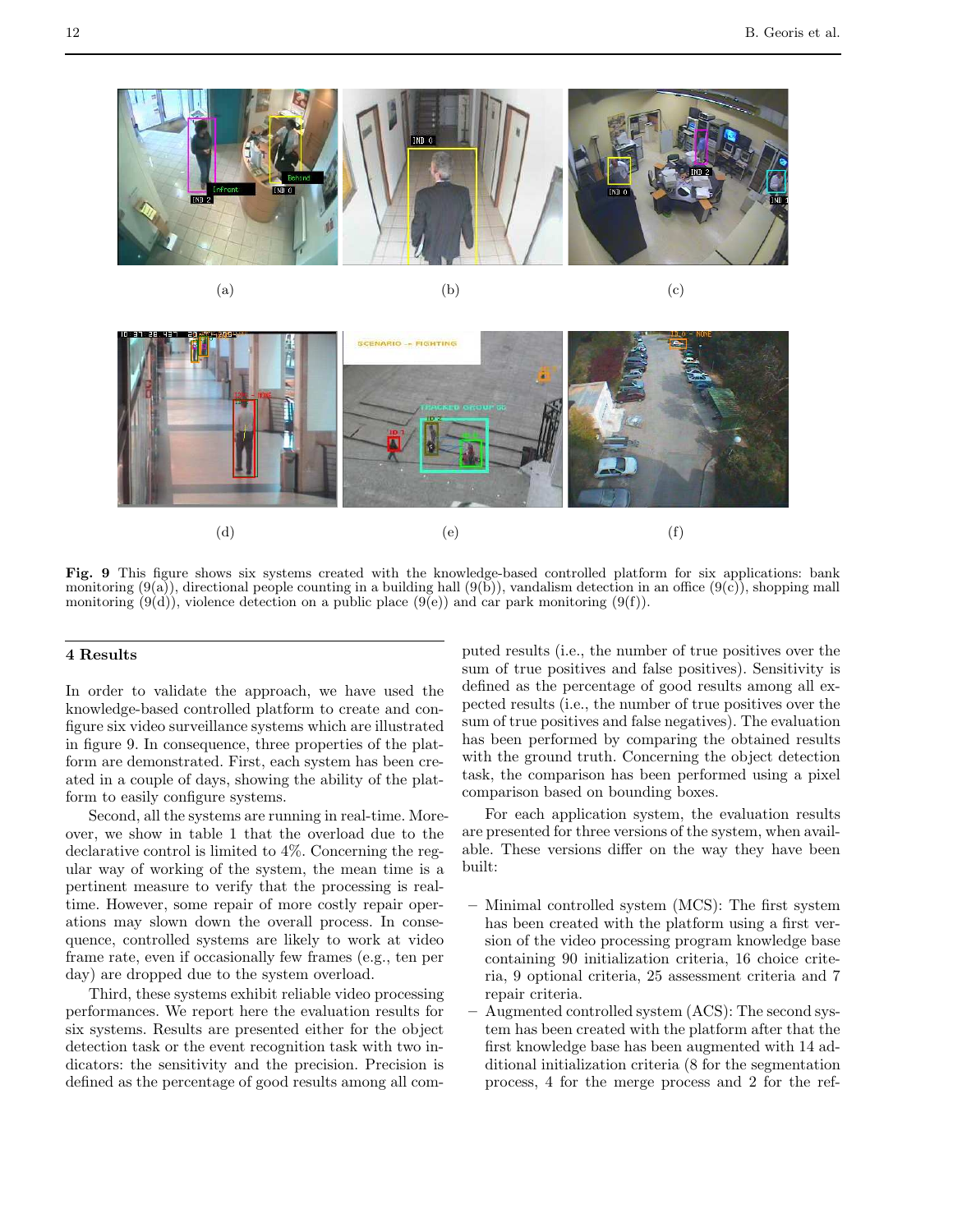Table 1 Timing comparison between an execution of the system in the controlled mode and in the non-controlled mode. The duration of the video clip is 150 000 frames.

|                           | Controlled system | Non-controlled system |
|---------------------------|-------------------|-----------------------|
| Number of frames          | 150 000           | 150 000               |
| Processing time (seconds) | 15 600            | 15 000                |
| Frames/second (mean)      | 9.6               | 10                    |

Table 2 Improvement in the precision performances of the object detection task for the bank agency monitoring system, thanks to the definition of new control criteria.

|             | MCS. | ACS  |
|-------------|------|------|
| Sensitivity | 75%  | 75%  |
| Precision   | 70\% | 71\% |

erence image updating process). These criteria have been added after a first evaluation cycle.

– Hand-coded system (HCS): The third system has been created without the controlled platform (i.e., an integrated system) and has been manually tuned and modified by the application developer in order to obtain the best results on this particular application. For instance, the application developer was free to add new programs.

Bank agency monitoring system The objective of this application is to recognize a bank attack event involving two people: the robber and the bank employee. For this system we have performed a supervised evaluation of the object detection task on 2 sequences of 500 frames, with the MCS and the ACS system. Results are reported in table 2. We can see that there is a slight improvement in precision, thanks to the eight new initialization criteria which assign a higher value for the colour threshold used during segmentation. These modifications have been realized in two days which correspond to the time needed to perform all the evaluation procedures on the whole test video database.

Directional people counting system The objective of this second system is to count people and to identify their trajectories (i.e., the origin and the destination) in an entrance hall of a company. The goal is to be able to check the comings and goings of visitors in this company. We present here the evaluation results computed at the output of the whole processing chain. This system has been tested on 68139 images divided into 45 video clips containing simultaneous person passage and 102 video clips containing a single person passage. Comparative results are reported in table 3 for the MCS, ACS and the HCS. This table shows that results have significantly improved from MCS to ACS version. However, the ACS system is still less efficient than the HCS system which has been manually tuned and modified during one year by a video processing expert.

Table 3 Event detection performances for the directional counting application with the minimal supervised system (MCS).

|             | MCS. | ACS | <b>HCS</b> |
|-------------|------|-----|------------|
| Sensitivity | 83%  | 95% | $100\%$    |
| Precision   | 38\% | 46% | 57%        |

Table 4 Improvement in the precision performances of the object detection task for the vandalism detection system, thanks to the definition of new control criteria.

|             | MCS    | ACS  |
|-------------|--------|------|
| Sensitivity | $66\%$ | 64\% |
| Precision   | 89%    | 94%  |

In this case, two new criteria have been added to enhance the 3D localization of people (and so to ensure a correct classification) in a close-up view situation.

Vandalism detection system The third system is intended to detect a vandalism act against an equipment. This type of event involves 3 persons: a vandal, his/her accomplice and a third independent person. This event model describes the following temporal sequence of actions: the vandal comes near an equipment to damage it, then go away from it when his/her accomplice alert him/her that a third person arrives. An alert must be raised when the vandal comes close to the equipment more than twice. Two experiments have been done: one to validate the event recognition task and another one to validate the object detection task. For the first experiment, we have been able to recognize the unique vandalism event occurring in a video sequence of 620 frames, with no false alarm. For the second experiment, we report in table 4 evaluation results for the detection task on these 620 frames, showing the improvement of the ACS system mainly in terms of precision.

Shopping mall monitoring system For a purpose of benchmarking video processing performances with other video understanding systems, we have created a shopping mall monitoring system to be run on the CAVIAR [6] test sequences. We report here the evaluation results for the object detection task on the 26 sequences of the CAVIAR dataset which has a large part of artificial lighting. Again, we have performed the same kind of experiments by measuring the improvement between the MCS and ACS ver-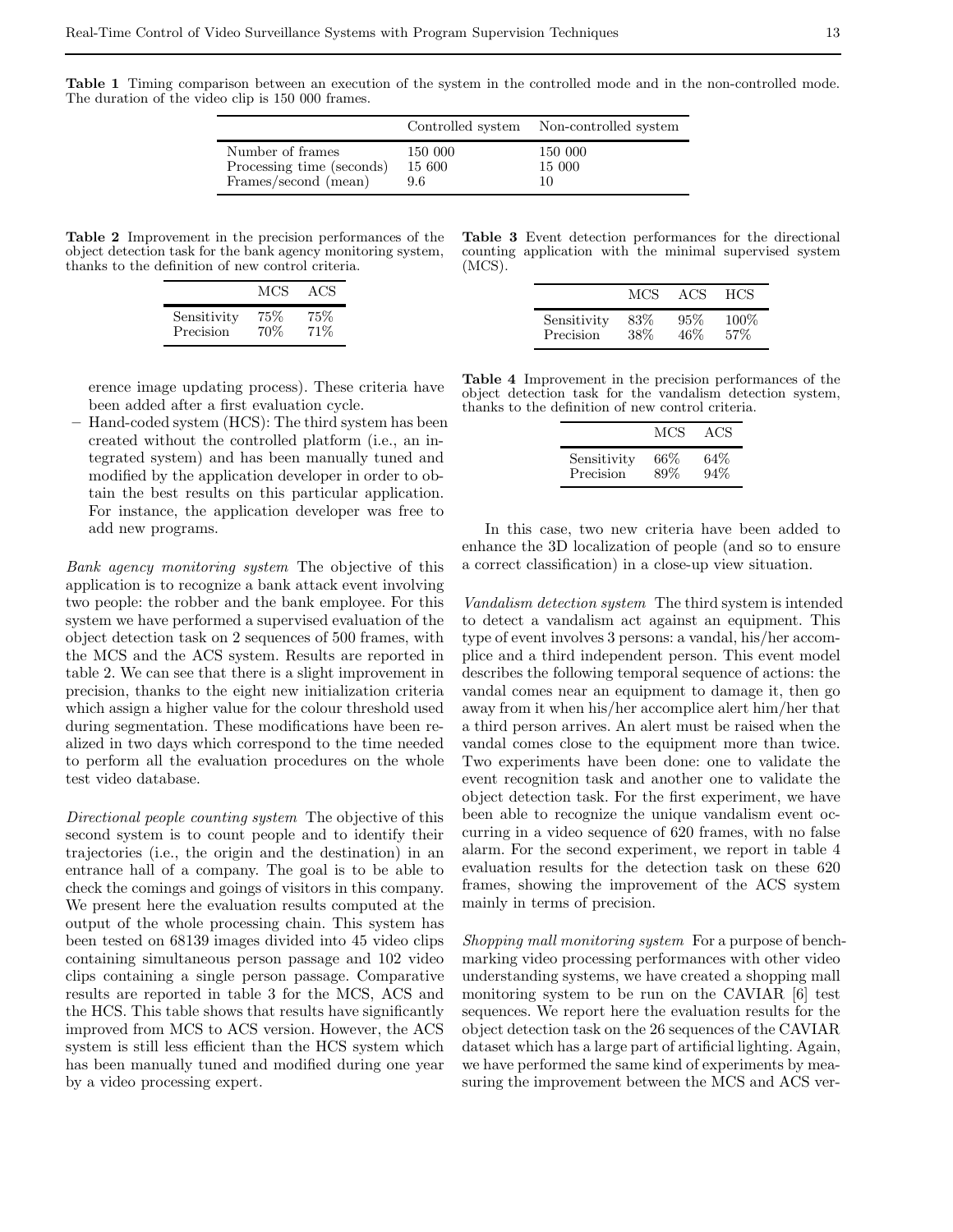Table 5 Improvement in the performance of the object detection task for the shopping mall monitoring system, thanks to the definition of new control criteria.

|             | MCS  | ACS |
|-------------|------|-----|
| Sensitivity | 83%  | 83% |
| Precision   | 70\% | 75% |

Table 6 Comparison between the MCS, ACS and HCS violence detection system for the event recognition task.

|             | MCS  | ACS | HCS. |
|-------------|------|-----|------|
| Sensitivity | 11\% | 22% | 56%  |
| Precision   | 29%  | 44% | 91%  |

sion of the system. We have been able to verify that the initialization criteria added for the bank agency monitoring system are also valid in this new environment. The results are reported in table 5.

The additional criteria take into account the high perspective of the camera with a side-view position which was generating problems in the detection of people. Considering the merge procedure, false positive pixels may appear in case two blobs are merged due to the perspective effect. In such a situation, a big blob contains both people but also a lot of wrong pixels in between. Unfortunately, it has been difficult to compare these evaluation results with other systems in the literature, due to the none availability of evaluation results. Some recent articles have produced results on other CAVIAR video sequences or globally on different applications, preventing us to perform an objective comparison. In addition, there is no agreement on the metrics. With no other objective in mind than giving an order of magnitude of current published results [13], the sensitivity of detection algorithms is less than 50%, using a different metric based on the number of boxes having a sufficient overlap with the ground truth. We believe that this metric is less accurate than the one we have used.

Violence detection system This system has been evaluated for the event recognition task with an outdoor camera viewing a square mixing pedestrians and vehicules on 22600 frames mixing actor played sequences and normal life situations. The current AndOrTree operator can recognize two types of violence actions: an erratic trajectory for a group of persons and a fallen person which is close to a group. The results are reported in table 6. We want to point out the complexity of this application. This is due to the fact there are a large variety of violence events that must be modelled. In addition, a single non-detected person may prevent to recognize the event, because the group of persons is not detected and created. The results presented here must be put in relation to the time that was spent to create these systems. On one hand, the MCS system has been created in one day and the first

Table 7 Performances for the object detection task for the car park monitoring ACS system, using the learnt parameter values. The first column has been obtained with a unique cluster decomposition, the second column has been obtained with a 2 cluster decomposition.

|             | MCS | ACS |
|-------------|-----|-----|
| Sensitivity | 45% | 74% |
| Precision   | 74% | 74% |

evaluation cycle needed to define new criteria and to obtain the ACS system has been realized in two days. In this situation, the new criteria are intended to increase the number of links created by the tracker to allow the creation of groups of people who are close to each other.

On the other hand, the HCS system has been designed during six months by the application developer. This developer has particularly focused on handling the vehicles passing by or in front the groups of persons. In fact, the vehicles generate wrong interactions with the groups, resulting in the wrong detection of erratic trajectories due to the switch of the tracked group identifier from one vehicle to another one.

Car park monitoring system The evaluation of the car park monitoring system aims at validating the values obtained by learning for the segmentation operator. The table 7 describes the performances of the object detection task on the testing video sequences in two cases. These two cases correspond to the two cluster decompositions we have applied on the range of video sequences recorded at different moment a same day: 1 cluster (the whole range) and 2 clusters (approximately half the range for each cluster). In the first case, all the testing sequences are processed with a unique set of parameter values corresponding to the unique cluster decomposition. In the second case, each testing sequence is processed with the set of parameter values corresponding to the closest cluster (i.e., this cluster is determined by the smallest distance between the cluster histogram representative and the histogram computed at the beginning of the test video sequence). These results have to be interpreted with care. Indeed, more experiments are needed to thoroughly validate the impact of the learnt values. However, these results demonstrate the expected trend: the overall performances increase when the system use learnt values from a cluster representing as closely as possible the environmental conditions. In other words, the more clusters we define, the higher the performances we expect to obtain.

All the created systems have shown better results using the additional criteria. They demonstrate the genericity of the criteria and the effectiveness of the evaluation cycle. For instance, we have visually found out that the 4 systems working in an indoor environment were generating a lot of false positives (i.e., small noisy blobs). This has been confirmed by the evaluation. The com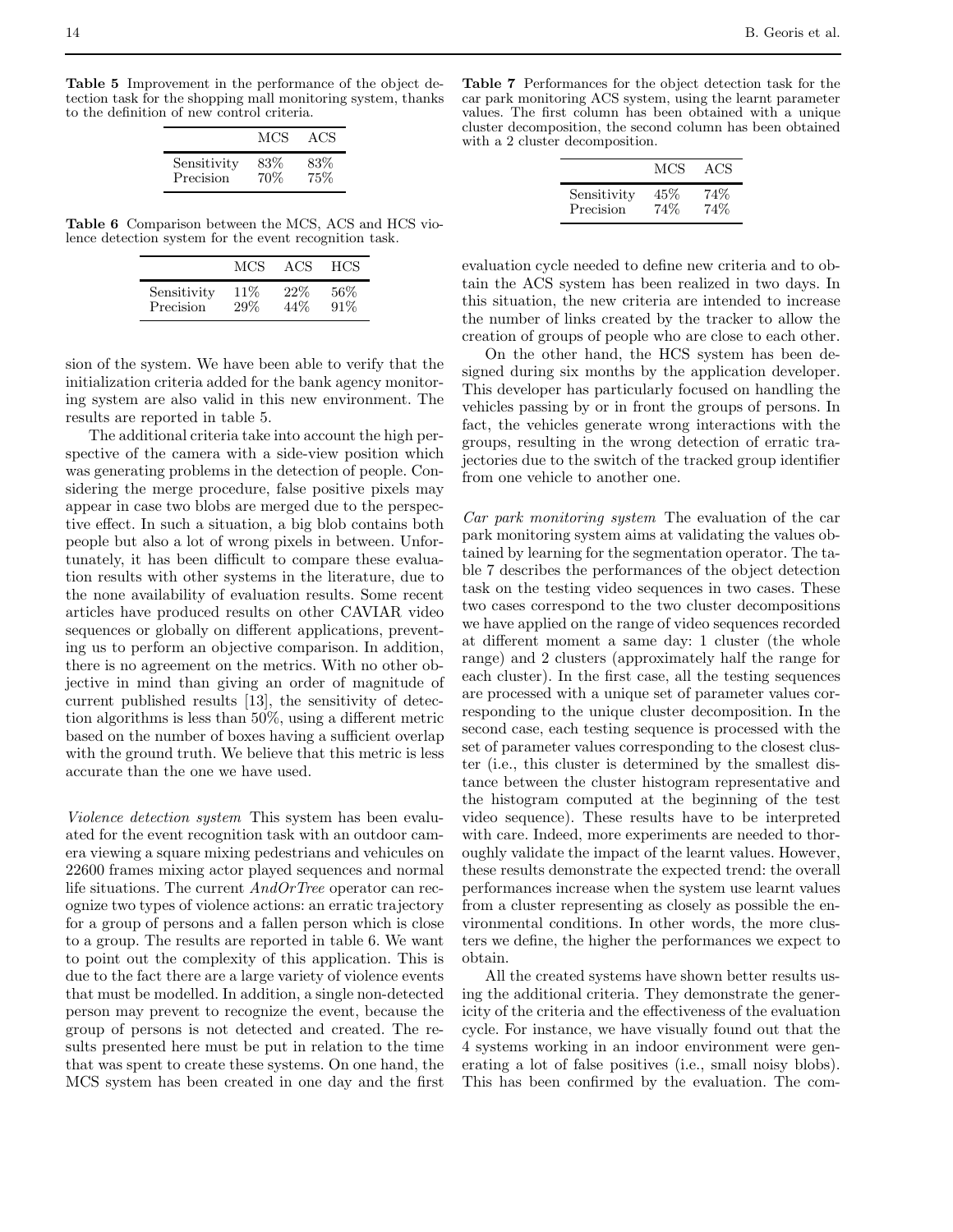mon explanation is that the artificial lighting condition makes the colour information less reliable, and thus not justified compared to the little improvement in sensitivity brought by this colour information. In consequence, it has been decided to assign a higher value on the 4 colour thresholds used during the segmentation process.

Finally, in order to demonstrate the effectiveness of the automatic control mechanism, we illustrate in figure 10 the dynamic system adaptation for a camera which is installed inside a safe in a bank agency. This room is

```
Composite Operator { name 
Segmentation
   ...
   Repair Criteria
   Rule {
     name repair_background
      Then
send_up change_background }
    ...
}
Composite Operator { name 
ObjectDetectionAndClassification
   ...
   ...
      name 
repair_background
      Let
time a TimeHandler
      Then
time.current_time_step
:= time.current_time_step +1 ,
   Rule {
   Repair Criteria
     If assess operator? ObjectDetectionAndClassification change background
            re_execute
}
   Optional Criteria
      name 
optional_temporal_repair
      Let
repair a RepairHandler
      If
repair.change_background == true
      Then
repair.change_background
:= false
,
   Rule {
   ...
             use_optional_operator
ReferenceImageGeneration }
   Assessment Criteria
      name 
eval_area_of_blobs
      Let
repair a RepairHandler
      If {{Segmentation::getDataInteger("diffRelativeArea")}}
>= 20
      Then
repair.change_background
:= true
,
   Rule {
   ...
             assess_operator background_problem
repair }
     If assess_operator? Segmentation background_problem
```
Fig. 10 Global (temporal) repair mechanism to generate a new reference image. The detected problem is transmitted up from the *Segmentation* to the *ObjectDetectionAndClassifica*tion operator, which triggers a re-execution of itself on a new frame. This re-execution triggers the optional operator for creating a new reference image. The YAKL syntax keywords are highlighted.

usually dark unless a person comes into it and turns on the light. A usual background adaptation process is not sufficient to handle a fast transition. In addition, during a light switching, the sensor undergoes a transient period during which images are of very poor quality. In this case, the intelligent control enables to skip these frames in order to recover a normal processing after this transient period. The key idea is the assesment-repair action triggered by a strong illumination variation or a too large variation of the detected blob area. The repair action consists in generating a new background image from the previous image. After a transient period of about 15 frames, the system is able to detect the incoming person and then run with a correct background corresponding to the new environmental conditions. On the opposite, the non-controlled version of the system cannot recover from a wrong background.

Therefore, these six systems are reliable enough and were built in convenient conditions. These main properties are directly related to the explicit use of knowledge in the platform (e.g., knowledge of control of video processing programs) and its formalization.

# 5 Conclusion and Future Works

In this article, we have presented a knowledge-based controlled video understanding platform for easily building of reliable video surveillance systems. This platform uses a combination of tools (e.g., formalism, learning tool) and of dedicated ontologies (e.g., video processing data and functionalities). This platform is built on a program supervision architecture and contains three main components: a library of video processing programs, a knowledge base and a reasoning engine. In order to validate the proposed approach, we have created six video surveillance systems: bank agency monitoring, directional people counting, vandalism detection, shopping mall monitoring, violence detection and car park monitoring.

These systems have been built in a short amount of time (i.e., a couple of days per system). They have abilities to dynamically adapt themselves to the environment and they work at video frame rate. They are reliable enough to reach the end-user requirements, even if they are not as efficient as hand-coded systems. The reason is that there is a lot of knowledge to acquire. This knowledge acquisition needs many experiments and is a long process, especially while getting a deep and precise insights of video processing programs. Nevertheless, these systems show the effectiveness of the approach.

Finally, we propose future research directions which should be investigated in order to improve the proposed platform and the associated tools. Currently, the learning tool is able to learn the relationship existing between a set of parameters and a characteristic of the scene environment. However, this tool should be extended and generalized. For instance, we would like to learn typical control strategies or typical sequences of operators in a given situation. This way, the reasoning engine would be able to learn from experiences and would be able to take more efficient decisions when encountering the same or similar situations.

#### References

1. Aggarwal, J., Cai, Q.: Human motion analysis: a review. In: Proceedings of the IEEE Workshop on Motion of Non